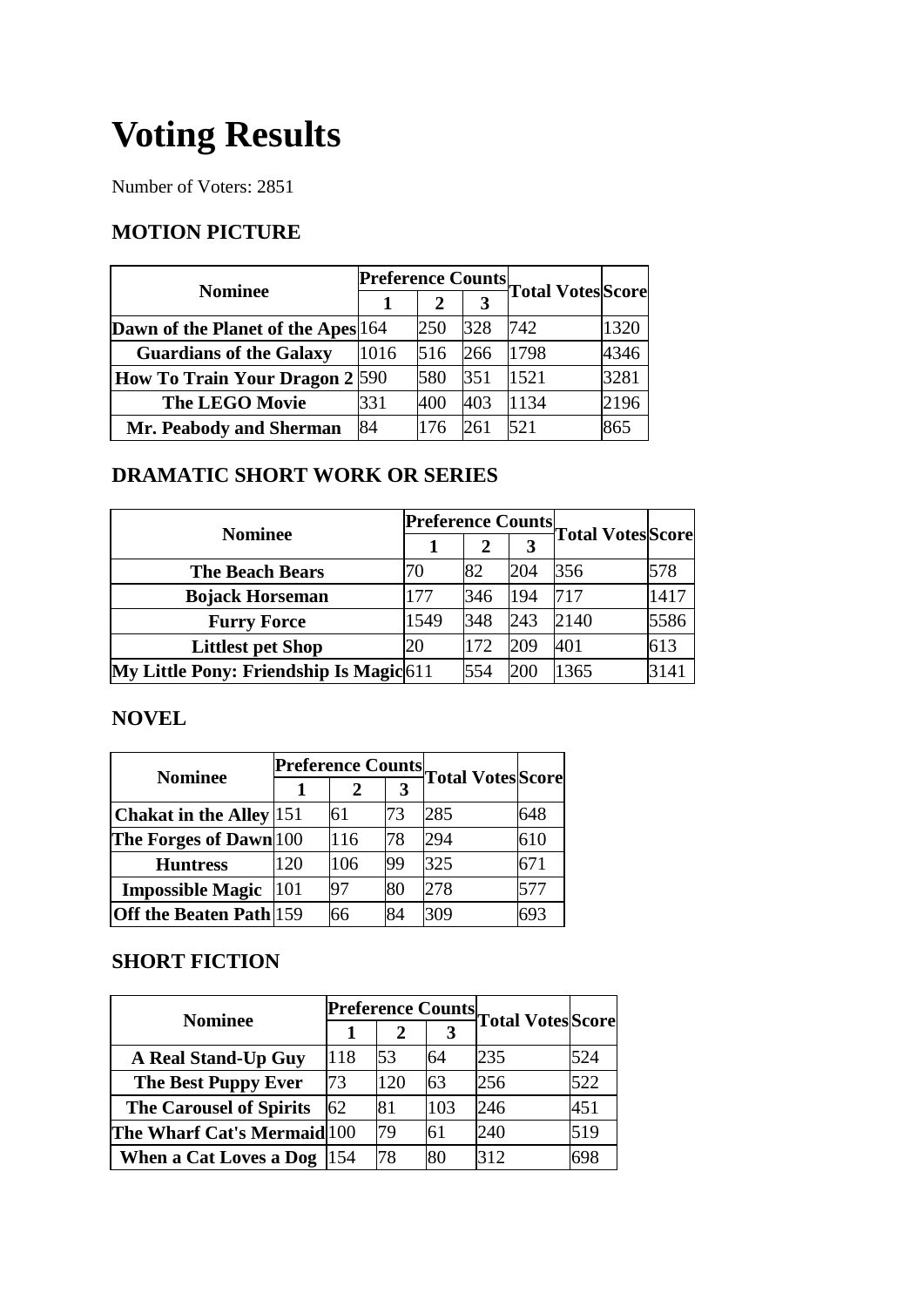## **OTHER LITERARY WORK**

| <b>Nominee</b>                                                        |     | <b>Preference</b><br><b>Counts</b> |     | <b>Total</b><br><b>Votes</b> | <b>Score</b> |
|-----------------------------------------------------------------------|-----|------------------------------------|-----|------------------------------|--------------|
|                                                                       |     | 2                                  | 3   |                              |              |
| <b>Abandoned Places</b>                                               | 120 | 64                                 | 73  | 257                          | 561          |
| <b>Blacksad: Amarillo</b>                                             | 113 | 103                                | 55  | <b>271</b>                   | 600          |
| <b>Five Fortunes</b>                                                  | 85  | 88                                 | 191 | 264                          | 522          |
| The Sakai Project: Artists Celebrate Thirty Years of<br>Usagi Yojimbo | 117 | 74                                 | 55  | 246                          | 554          |
| <b>Tales From the Guild: Music To Your Ears</b>                       | 93  | 61                                 | 79  | 233                          | 480          |

# **GRAPHIC STORY**

| <b>Nominee</b>                          |     |     |     | Preference Counts Total Votes Score |      |
|-----------------------------------------|-----|-----|-----|-------------------------------------|------|
|                                         |     | 2   | 3   |                                     |      |
| <b>Endtown</b>                          | 125 | 72  | 102 | 299                                 | 621  |
| <b>Furthia High</b>                     | 102 | 160 | 128 | 390                                 | 754  |
| My Little Pony: Friendship is Magic 583 |     | 96  | 126 | 805                                 | 2067 |
| <b>Slightly Damned</b>                  | 103 | 189 | 95  | 387                                 | 782  |
| <b>TwoKinds</b>                         | 311 | 167 | 114 | 592                                 | 1381 |

## **COMIC STRIP**

| <b>Nominee</b>  |     |     | <b>Preference Counts</b> | <b>Total VotesScore</b> |      |  |
|-----------------|-----|-----|--------------------------|-------------------------|------|--|
|                 | 1   | 2   | 3                        |                         |      |  |
| Carry On 151    |     | 95  | 108                      | 354                     | 751  |  |
| Doc Rat         | 94  | 107 | 137                      | 338                     | 633  |  |
| <b>Freefall</b> | 173 | 174 | 131                      | 478                     | 998  |  |
| Housepets!359   |     | 173 | 92                       | 624                     | 1515 |  |
| Savestate 169   |     | 140 |                          | 386                     | 864  |  |

## **MAGAZINE**

| <b>Nominee</b>                            | <b>Preference Counts.</b> |     |    |                          |     |
|-------------------------------------------|---------------------------|-----|----|--------------------------|-----|
|                                           |                           | 2   | 3  | <b>Total Votes</b> Score |     |
| Allasso, Volume 3: Storge <sup>[70]</sup> |                           | 34  | 62 | 166                      | 340 |
| <b>Dogpatch Press</b>                     | 87                        | 105 | 90 | 282                      | 561 |
| <b>Flayrah</b>                            | 115                       | 80  | 84 | 279                      | 589 |
| <b>In-Fur-Nation</b>                      | 159                       | 91  | 50 | 300                      | 709 |
| <b>Fursday</b>                            | 102                       | 100 | 59 | 261                      | 565 |

## **PUBLISHED ILLUSTRATION**